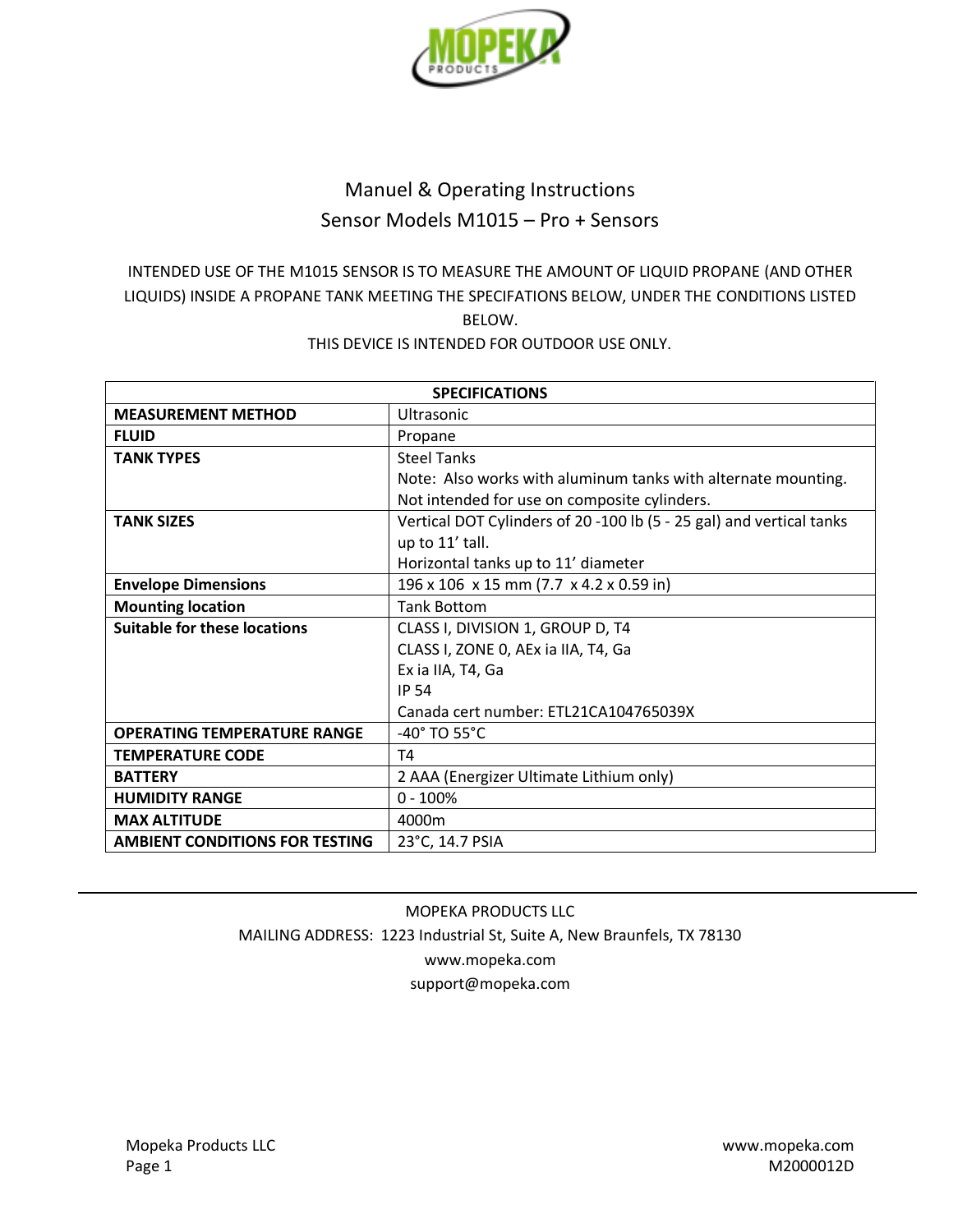

#### **WARNING**

USE OF THIS DEVICE IN A MANNER OTHER THAN STATED IN THIS MANUAL, MAY RESULT IN IMPAIRMENT OF THE DESIGNED SAFETY PROTECTION AND THUS AN UNSAFE CONDITION.

## **WARNING**

EXPLOSION HAZARD-BATTERIES MUST ONLY BE CHANGED IN AN AREA FREE OF IGNITIBLE CONCENTRATIONS.

#### **WARNING**

TO REDUCE THE RISK OF EXPLOSION DO NOT MIX OLD BATTERIES WITH USED BATTERIES, OR MIX BATTERIES FROM OTHER MANUFACTURERS.

## **WARNING**

ONLY USE BATTER MANUFACTURER: ENERGIZER, PN L92 (ULTIMATE LITHIUM)

### **WARNING**

THIS DEVICE IS NOT TO BE REPAIRED OR OTHERWISE MODIFIED.

## **WARNING**

POTENTIAL ELECTROSTATIC CHARGING HAZARD

## **ATTENTION**

L'UTILISATION DE CET APPAREIL D'UNE AUTRE MANIÈRE QUE CELLE MENTIONNÉE DANS CE MANUEL PEUT ENTRAÎNER UNE DÉTÉRIORATION DE LA PROTECTION DE SÉCURITÉ CONÇUE ET AINSI UNE CONDITION DANGEREUSE.

## **ATTENTION**

LES BATTERIES À RISQUE D'EXPLOSION DOIVENT ÊTRE CHANGEES UNIQUEMENT DANS UN ENDROIT EXEMPT DE CONCENTRATIONS INFLAMMABLES.

## **ATTENTION**

POUR RÉDUIRE LE RISQUE D'EXPLOSION, NE MÉLANGEZ PAS DE VIEILLES BATTERIES AVEC DES BATTERIES USÉES, OU MÉLANGEZ DES BATTERIES D'AUTRES FABRICANTS.

## **ATTENTION**

UTILISER UNIQUEMENT LE FABRICANT DE LA PÂTE : ENERGIZER, PN L92 (ULTIMATE LITHIUM)

## **ATTENTION**

CET APPAREIL NE DOIT PAS ÊTRE RÉPARÉ OU MODIFIÉ AUTREMENT.

## **ATTENTION**

RISQUE DE CHARGE ÉLECTROSTATIQUE POTENTIEL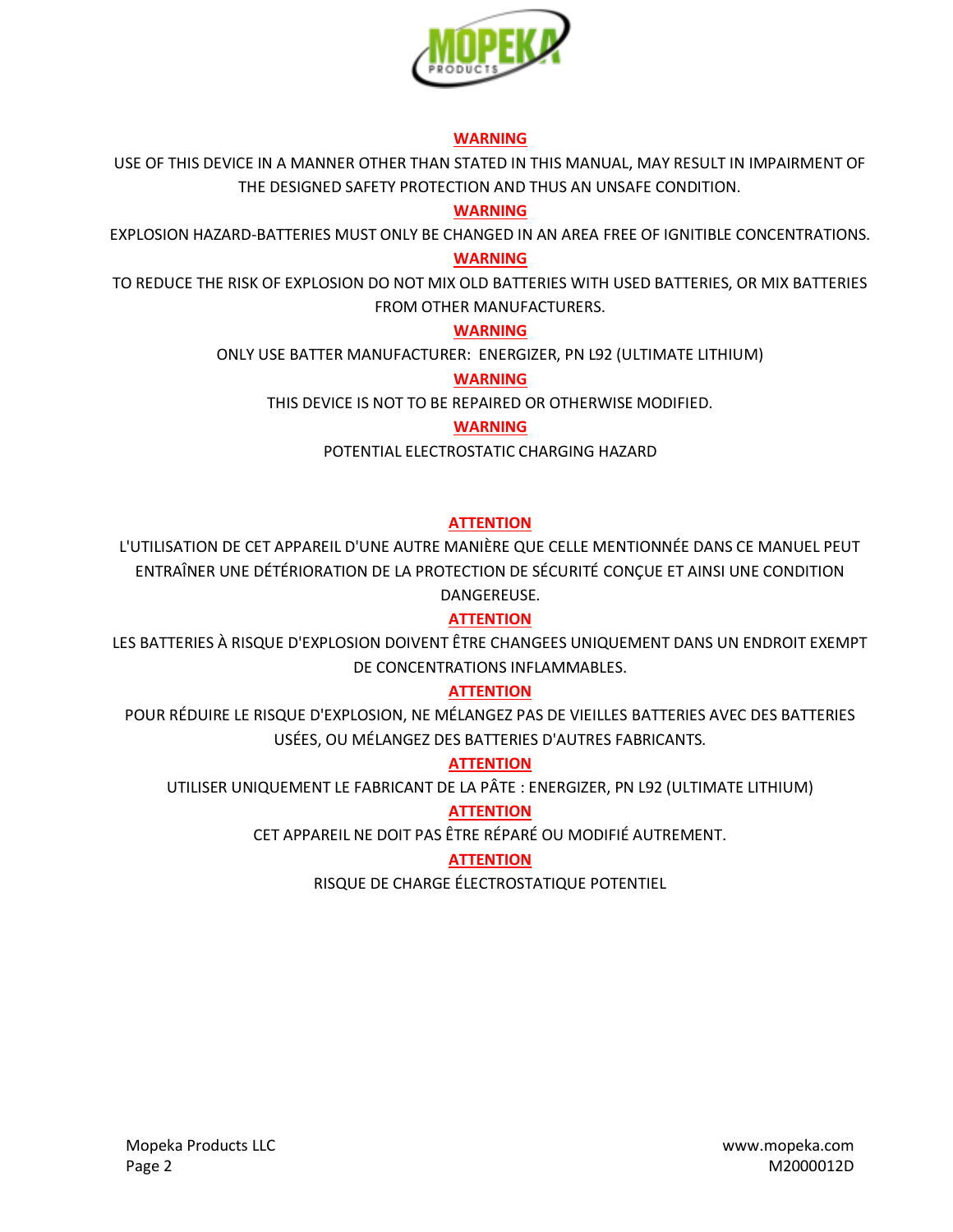

#### **General Instructions & Warnings**

Only install this device as described below. No field assembly is required. The sync process to the app on your smart device, as described below, should occur in an area clearly out of any explosive atmosphere.

Once device is synced to the smart device/app, the device is "in service" and operating normally. Device will then operate continually until battery is exhausted. There is no "Power Off" mode from that point forward. Once in service, the device may then be moved, repositioned, or removed from the tank as needed, without any special instruction or changes to the device.

This equipment is not intended for repair or maintenance, other than changing batteries.

Any modification of the device may result in an unsafe condition.

Do not use device for any other application, other environment, or in any other manner than as stated in this manual. Any such misuse may result in an unsafe condition.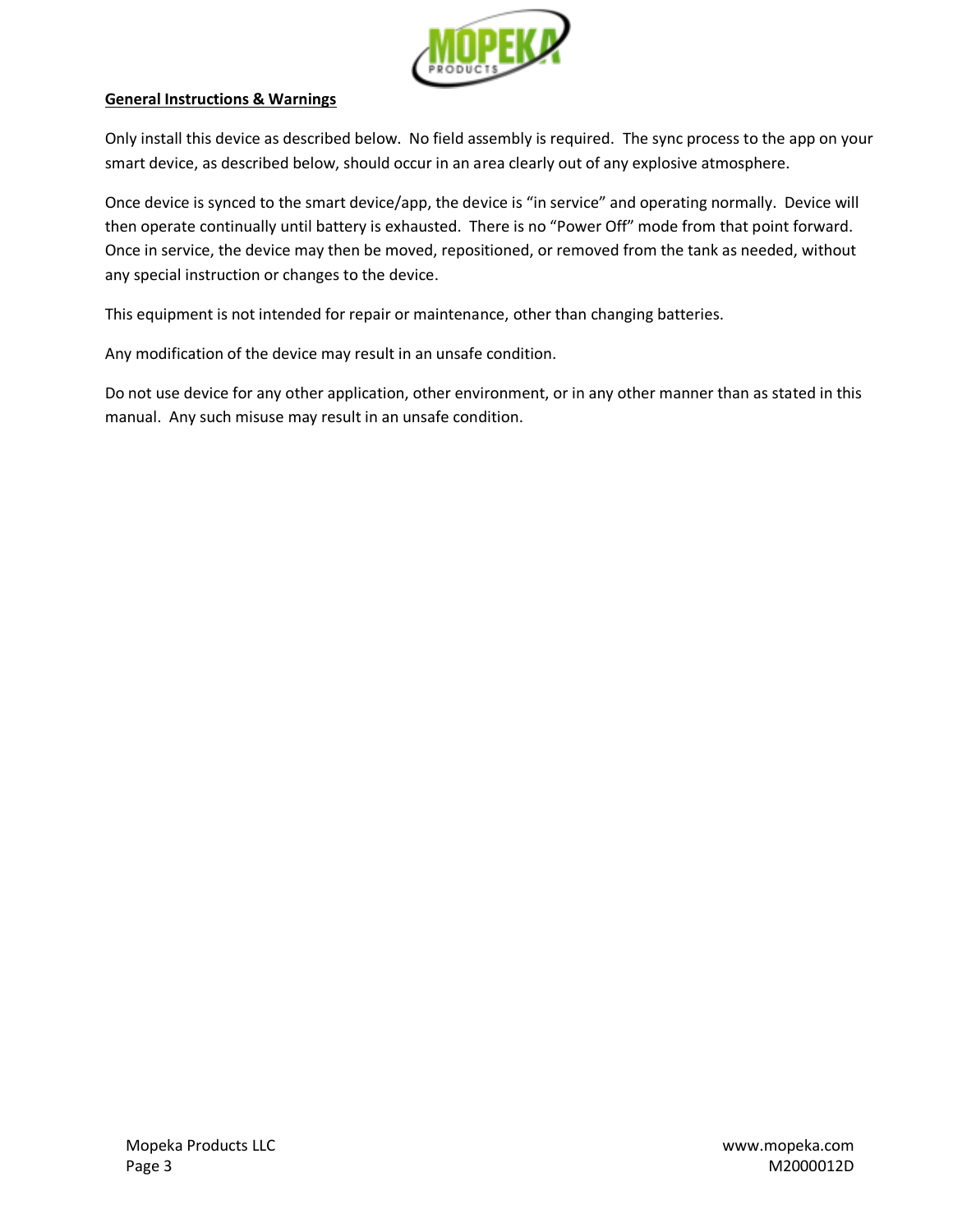

#### Mopeka Pro + Instructions (APP USER/HOMEOWNER)

#### **Startup:**

- 1. Remove 2 screws and lid.
- 2. Install 2 AAA batteries. Two AAA Energizer Ultimate Lithium batteries are required. Note: Battery orientation is shown in the bottom of the sensor under each battery.

### Cellular:

- 3. Sensor will beep 2x when batteries are inserted. Wait for 3 beeps, to indicate successful cellular/cloud connection. First start up may take longer to achieve 3 beeps because of initial cellular provisioning.
- 4. Note: Any time button is pressed, data will also be uploaded to the cloud. So, for example, after pressing the button to sync the sensor to the app, you will hear 3 beeps after data is uploaded to the cloud.

BLE & Cellular:

- 5. Reinstall lid and screws. Torque = 9 in lbs.
- 6. Open Mopeka app.
- 7. Press button for 2 seconds to sync sensor to app.
- 8. In the app, go to sensor page; click on settings icon; and enter appropriate tank size. Other settings may be adjusted as desired.
- 9. Be sure to create a user login (person icon in upper left corner of main app screen) to enable all features of the app such as remote checking tank level.



#### **Installation:**

- 10. Prior to installation, install sonic grease on center pad as shown.
- 11. Push and hold sync button (3 seconds) until beeping starts.
- 12. The beeping is an indicator of the correct installation position and ultrasonic function.
- 13. Note: LED light will flash simultaneously with beeper, as visual indicator if background noise makes hearing beeper difficult.
- 14. Beeping will be rapid when button is first pressed.
- 15. Install sensor on tank bottom. See installation tips below.

Mopeka Products LLC www.mopeka.com Page 4 M2000012D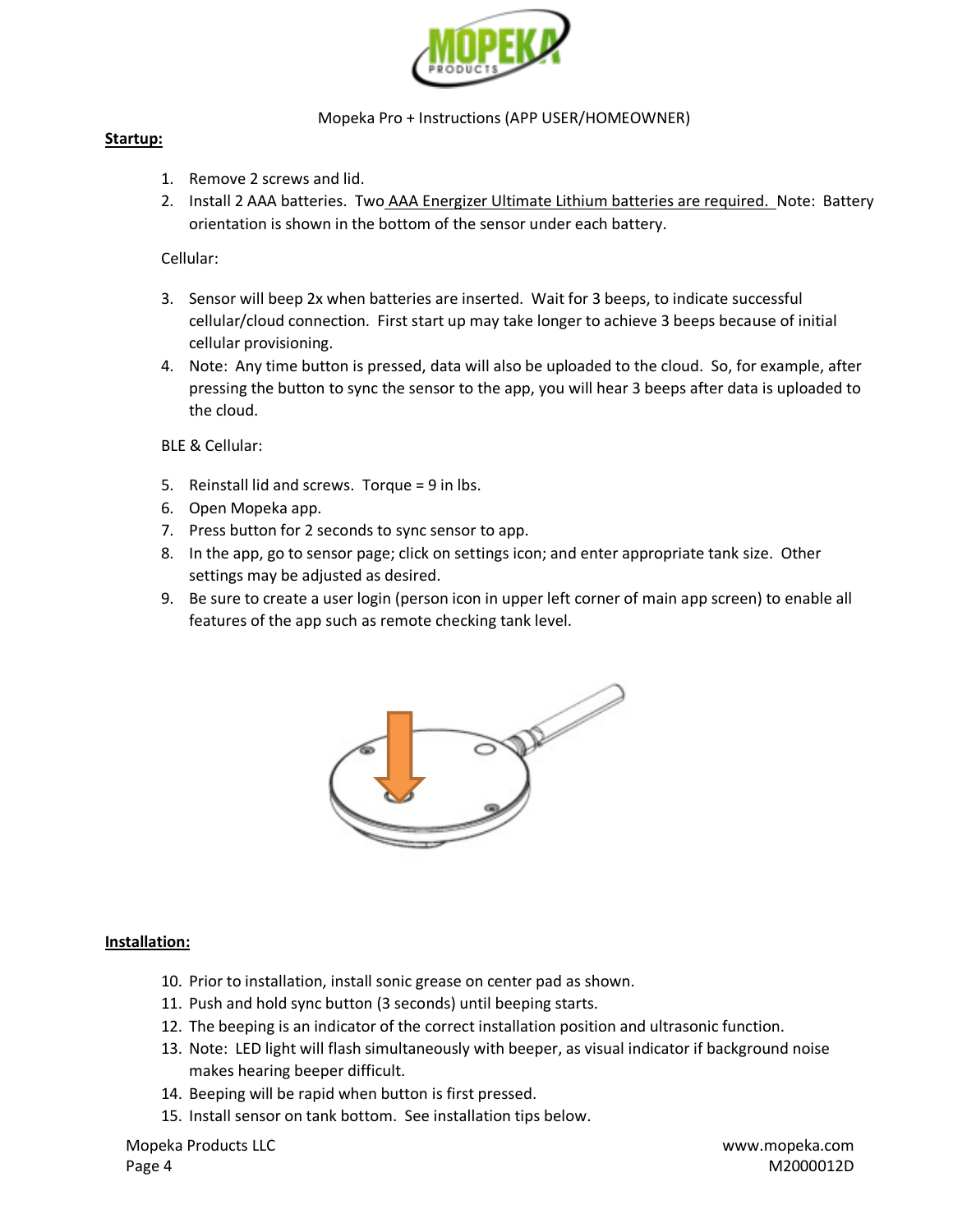

- 16. As sensor begins to read tank level, beeping will slow indicating good quality readings.
- 17. Wait for 10-20 seconds to evaluate beeping (and thus installation position.)
- 18. If beeping stops, reading quality is adequate and installation is complete.
- 19. If beeping has not stopped, reposition sensor and reevaluate beeping.
- 20. Note that instead of using beeper, the Mopeka Tank Check app may be used to evaluate tank level and reading quality in further detail, including a bubble leveling tool that can help ensure proper, horizontal position of sensor.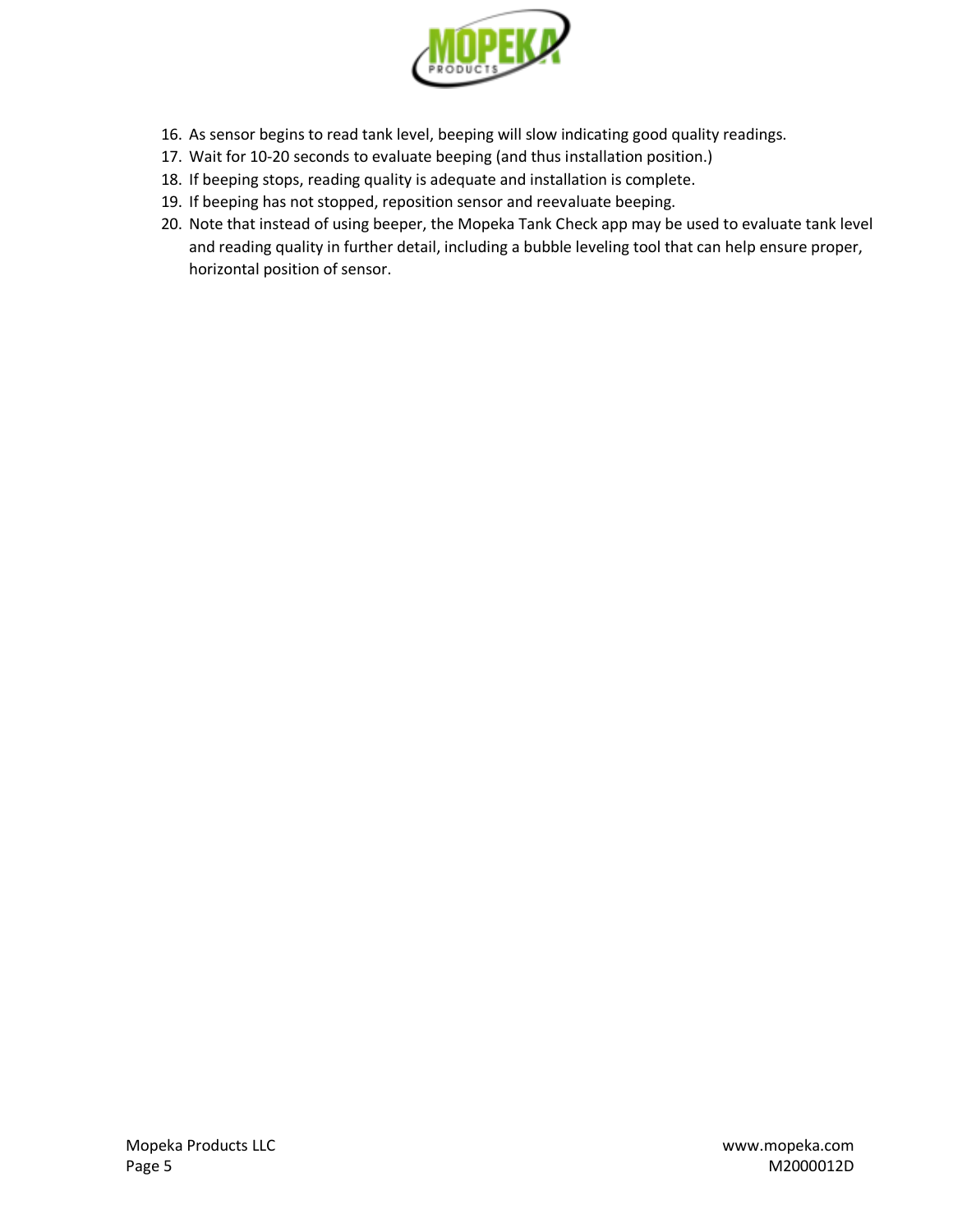

Mopeka Pro + Instructions – FOR INSTALLER USING MOPEKA MONITORING SERVICE

#### **Startup:**

- 1. Remove 2 screws and lid.
- 2. Install 2 AAA batteries. 2, AAA Energizer Ultimate Lithium batteries are required. Note: Battery orientation is shown in the bottom of the sensor under each battery.

#### Cellular:

- 3. Sensor will beep 2x when batteries are inserted. Wait for 3 beeps, to indicate successful cellular/cloud connection. First start up may take longer to achieve 3 beeps because of initial cellular provisioning.
- 4. Note: Any time button is pressed, data will also be uploaded to the cloud. So, for example, after pressing the button to sync the sensor to the app, you will hear 3 beeps after data is uploaded to the cloud.
- 5. Reinstall lid and screws. Torque = 9 in lbs.
- 6. Scan QR code on sensor. The automated link in the QR code will open the Mopeka cloud to enter all the relevant information required, such as customer name, tank size, etc.
- 7. After all customer information is entered, push the sync button on sensor (1x, and immediately release) to initiate a data upload to the cloud.
- 8. System is now ready to install the sensor on the tank.

#### **Installation:**

- 9. Prior to installation, install sonic grease on center pad as shown.
- 10. Push and hold sync button (3 seconds) until beeping starts.



- 11. The beeping is an indicator of the correct installation position and ultrasonic function.
- 12. Note: LED light will flash simultaneously with beeper, as visual indicator if background noise makes hearing beeper difficult.
- 13. Beeping will be rapid when button is first pressed.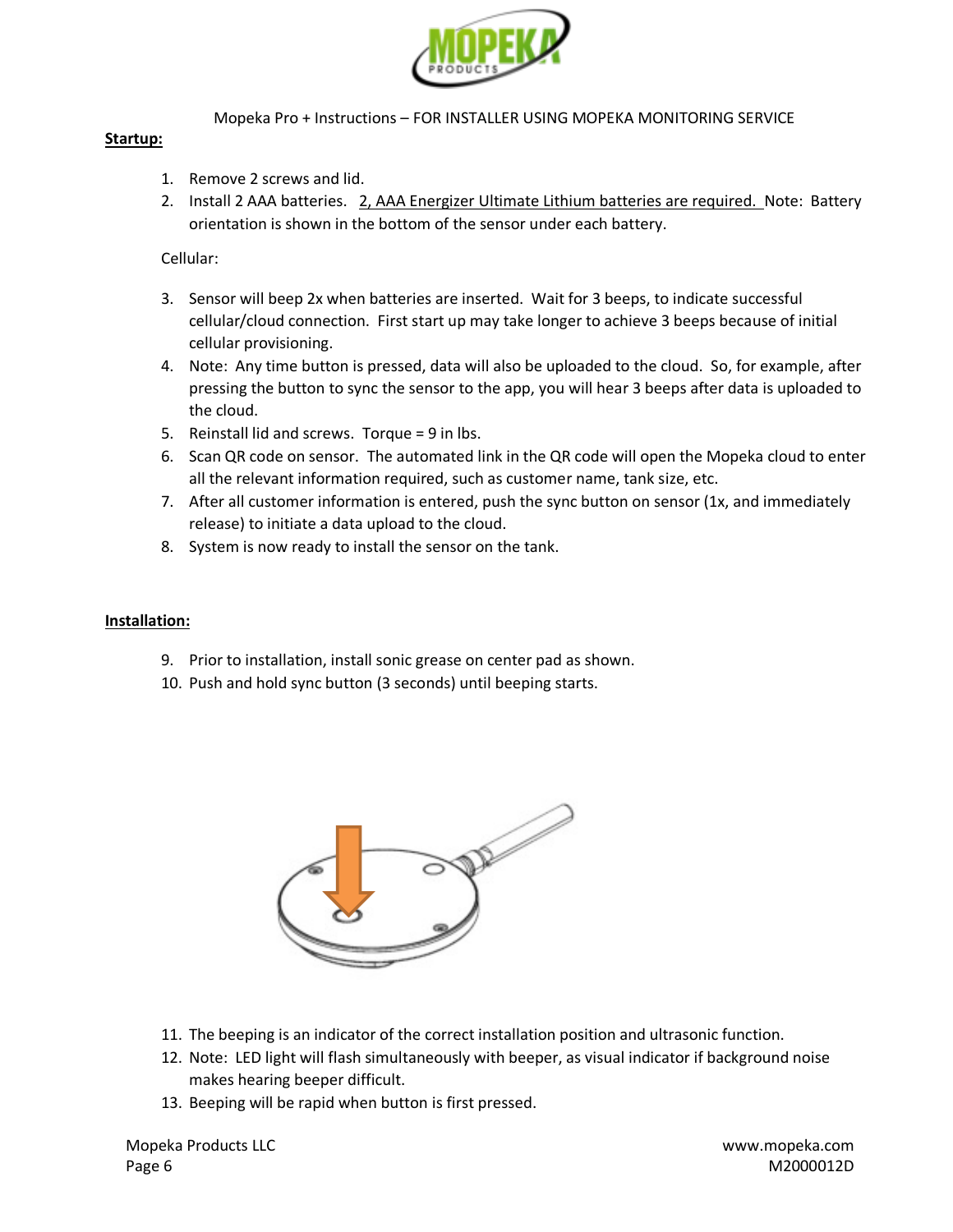

- 14. Install sensor on tank bottom. See installation tips below.
- 15. As sensor begins to read tank level, beeping will slow indicating good quality readings.
- 16. Wait for 10-20 seconds to evaluate beeping (and thus installation position.)
- 17. If beeping stops, reading quality is adequate and installation is complete.
- 18. If beeping has not stopped, reposition sensor and reevaluate beeping.
- 19. The Mopeka Tank Check app may be used to evaluate tank level and reading quality in further detail, including a bubble leveling tool that can help ensure proper, horizontal position of sensor.
- 20. After successful install, check cloud page again and verify sensor is now updating in the cloud system. Note: You may press the button on sensor anytime, to initiate a cloud update.
- 21. Sensors normally update every 6 hours otherwise.

To Setup Bluetooth access to Mopeka app (for homeowners/users that want to also directly read sensor in app):

- 22. Open Mopeka app.
- 23. Press button for 2 seconds to sync sensor to app.
- 24. In the app, go to sensor page; click on settings icon; and enter appropriate tank size. Other settings may be adjusted as desired.
- 25. Be sure to create a user login (person icon in upper left corner of main app screen) to enable all features of the app.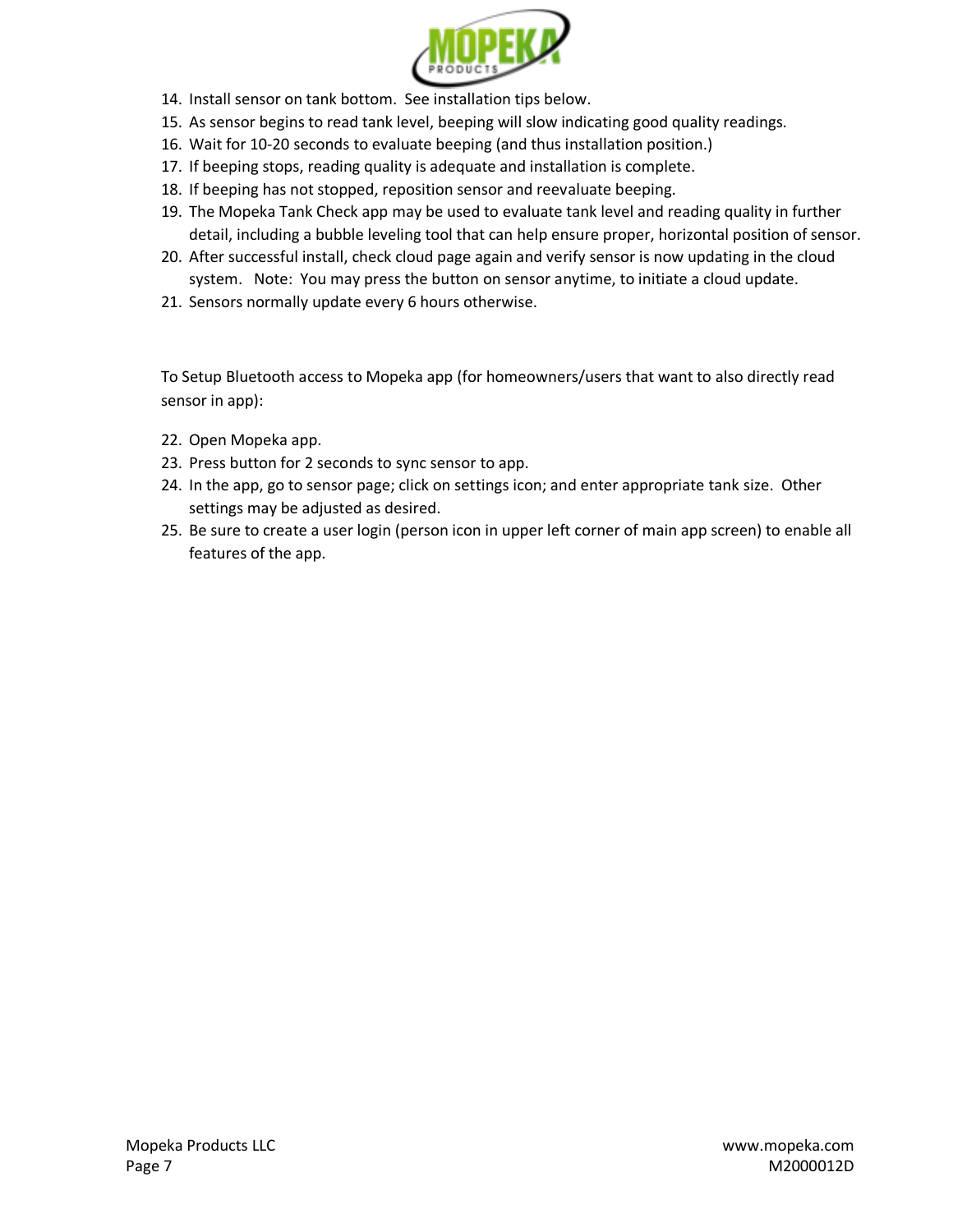

#### **Installation Tips:**

Residential Sensor, apply grease to pad shown. Note also that if sensor is repositioned several times, it may be necessary to reapply grease, to ensure good coverage of the round pad.



Bulk Storage Tank Sensor, apply grease to circular area shown.



For vertical tanks, the sensor should be installed in the center, bottom of tank as shown.

Place blocks, if needed, under tank to allow adequate clearance for sensor. Sensor should not contact the ground.

Tank should be as level as possible to ensure proper ultrasonic performance.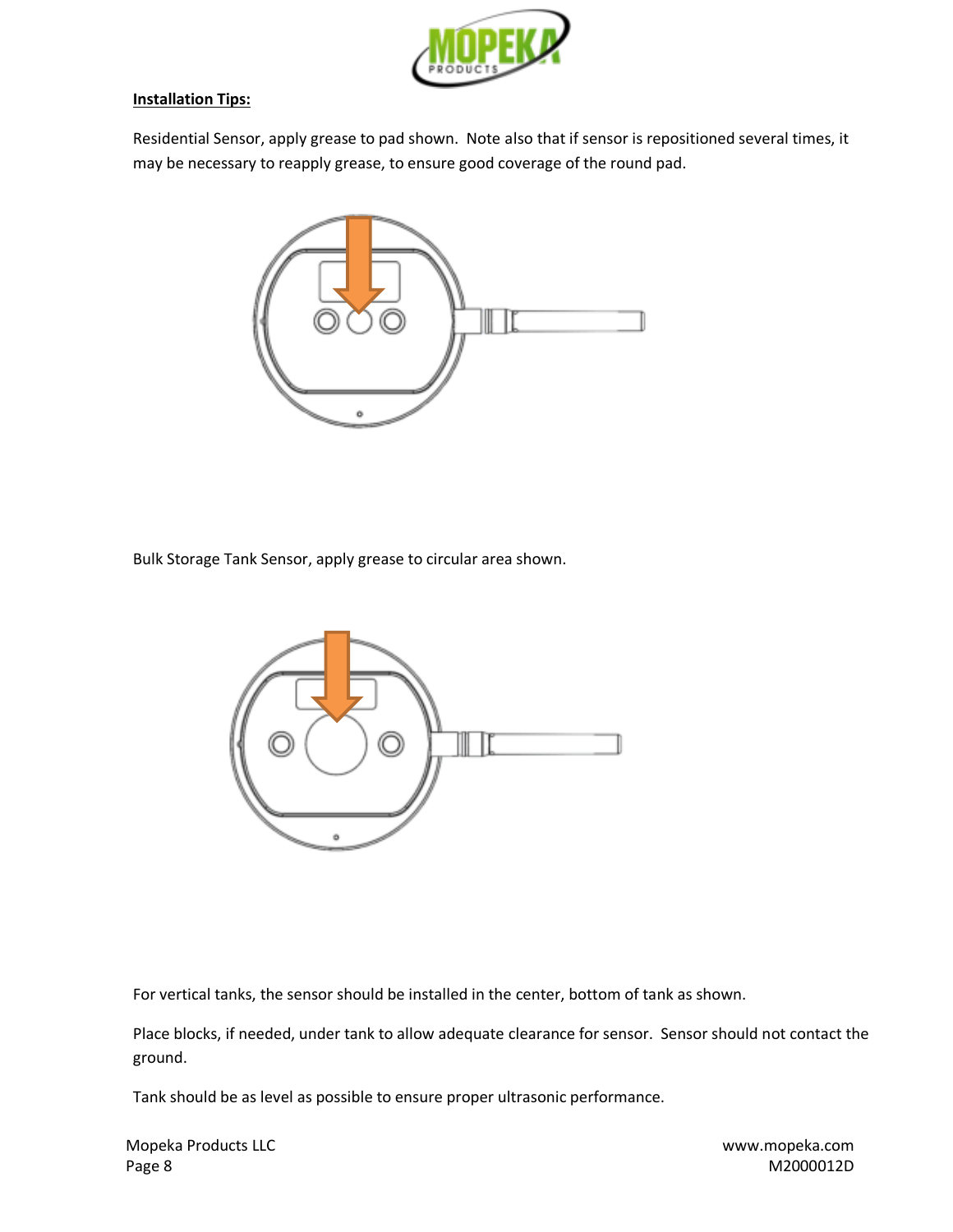

BOTTOM VIEW OF VERTICAL TANK

For horizontal tanks, install sensor on bottom centerline of tank. Sensor should be level to work properly.

Sensor may be installed anywhere along bottom centerline of tank (as indicated by blue arrows below). Older tanks may have a buildup of sludge inside the bottom of tank that can affect sensor performance. Relocating the sensor along the bottom centerline will usually resolve this issue, as there is typically a spot where tank filling will keep one area clear of sludge.

On bulk storage tanks, it is typically recommended to locate the sensor a few feet away from the bottom fill valve inlet, as that area is kept clear of sludge by the filling process.



BOTTOM VIEW OF HORIZONTAL TANK